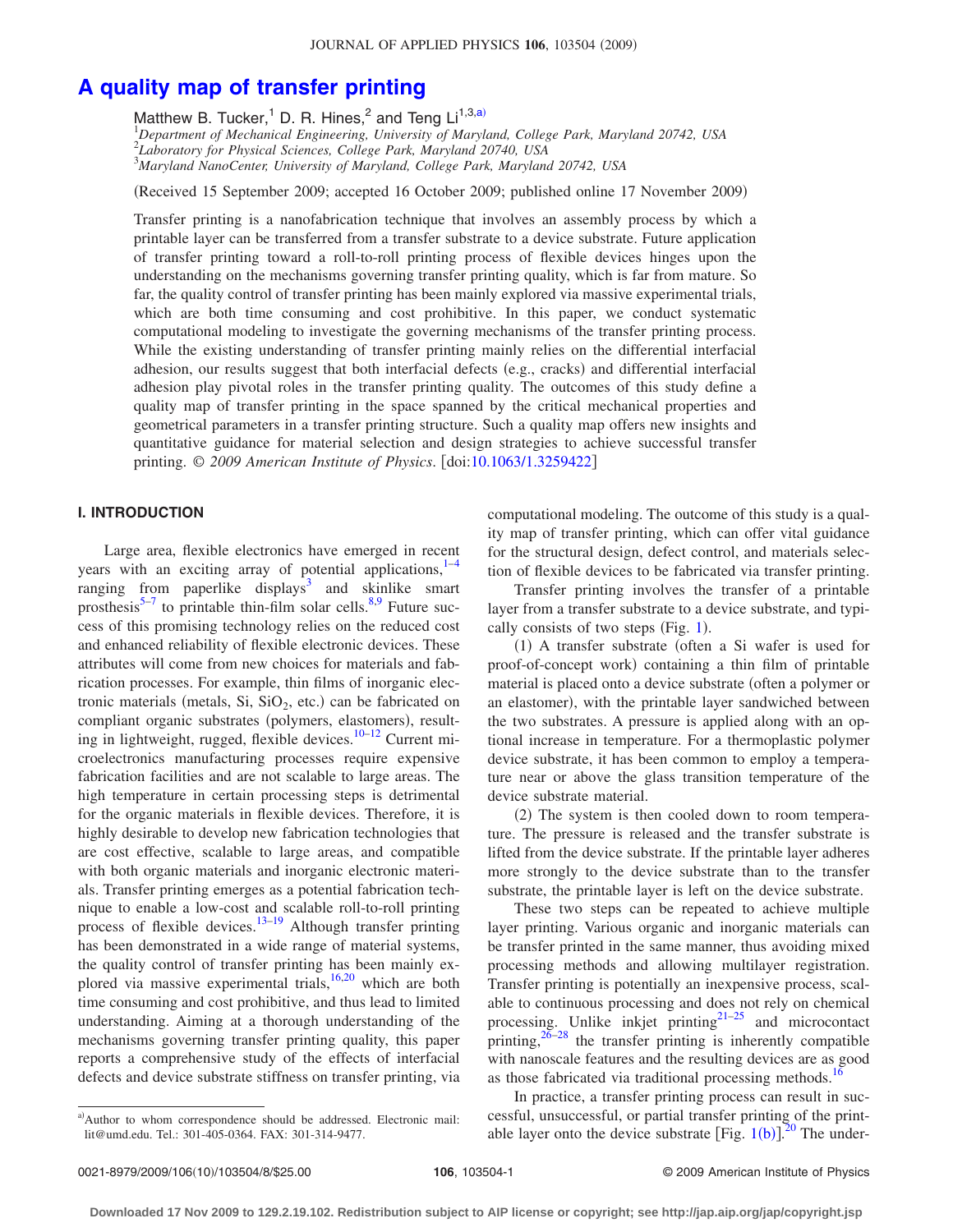<span id="page-1-0"></span>

FIG. 1. (Color online) (a) Schematic of a transfer printing process that consists of two steps: (1) A printable layer is sandwiched between a transfer substrate and a device substrate under pressure and elevated temperature. (2) The structure is cooled and the transfer substrate is lifted off. After such a process, the printable layer can be either successfully transferred, or partially transferred, or unsuccessfully transferred onto the device substrate. (b) (From right to left) Optical images of silicon transfer substrates (bright region) and remaining printable layer of poly(methyl methacrylate) (PMMA) (dark region) after successful, partially successful, and unsuccessful transfer printing onto a poly(ethyleneterephthalate) (PET) device substrate, respectively. The percentage areas of PMMA layer transferred onto the PET substrate are 95%, 67%, and 5%, respectively, in these three cases. The size of the silicon transfer substrates is roughly  $1 \times 1$  cm<sup>2</sup>. The thicknesses of the PMMA layer and the PET device substrate are approximately 600 nm and 150  $\mu$ m, respectively. In the successful case, the surfaces of both the printable layer and the device substrate were  $O_2$  plasma-treated to improve adhesion; in the partial transfer printing case, only the device substrate surface was  $O_2$  plasma treated, while in the unsuccessful case, no surface treatment was applied.

standing of critical transfer printing conditions governing print quality is still preliminary. For example, enhanced interfacial adhesion between the printable layer and the device substrate through plasma treatment<sup>20</sup> or applying a selfassembled adhesive monolayer $^{29}$  can lead to improved transfer printing quality. Further experiments have shown that the printing quality is also sensitive to both the specific geometry of the printable layer and the mechanical properties of organic/inorganic hybrid materials in the transfer printing structure, with quantitative dependence remaining elusive.

A successful transfer printing is essentially a wellcontrolled interfacial delamination process along the interface between the transfer substrate and the printable layer instead of that between the printable layer and the device substrate. During transfer printing, initial interfacial defects (e.g., cracks and voids) are highly likely to exist along the two interfaces in the trilayer structure. Such interfacial defects may result from unmatched surface roughness or uneven registration when printing over large areas. During the lift-off step, the interfacial defects, especially those near the edges, cause stress concentration and may lead to unstable interfacial delamination. Therefore, the initial interfacial defects can have pivotal impacts on the transfer printing quality. These impacts could be detrimental if the interfacial defects are along the interface between the printable layer and the device substrate (hereafter referred to as "the bottom in-

terface"), but also could be beneficial if the interfacial defects are along the interface between the transfer substrate and the printable layer (hereafter referred to as "the top interface"). In practice, initial interfacial defects exist along both interfaces; therefore, it is the competition between the above two opposing impacts that crucially determines the transfer printing quality. So far little effort, if any, has been placed on the effect of competing interfacial delamination on transfer printing quality.<sup>15[,30](#page-7-19)</sup>

Earlier studies have shown that substrate stiffness can substantially influence the driving force of the film-substrate interfacial delamination. $31-37$  Most existing studies, however, dealt with the interfacial delamination in a film-on-substrate bilayer. The knowledge from these existing studies can shed light on, but is still insufficient for understanding the competing delamination along the two interfaces in the trilayer transfer printing structure. In particular, while a common proof-of-concept transfer substrate has often been made of silicon which is stiff, the device substrate material can range from modestly compliant polymers [e.g., poly(ethyleneterephthalate) (PET) and polyimide] to extremely compliant rubberlike elastomers [e.g., polydimethylsiloxane (PDMS)]. The wide range of device substrate stiffness (e.g., from 10 GPa to 1 MPa) and the huge stiffness ratio between the transfer substrate and the device substrate  $(e.g., from 10 to$ 10<sup>5</sup>) can lead to rich characteristics of the competing delamination, which are far from well understood.

The lack of a thorough understanding of the science underpinning transfer printing quality poses a significant challenge for further developing transfer printing into a roll-toroll process to fabricate flexible devices. To solve this challenge solely by experimental endeavors needs massive trials which are both time consuming and cost prohibitive. In this paper, using computational modeling, we conduct comprehensive parametric studies to quantitatively determine the effects of initial interfacial defects and device substrate stiffness, which result in a quality map of transfer printing that can be used to guide the structural design, defect control, and materials selection in flexible device fabrication. The rest of this paper is organized as follows. Section II describes the computational model; Sec. III reports the driving force for interfacial delamination along the two interfaces for various initial interfacial crack length combinations and various device substrate stiffnesses, from which the competing interfacial delamination is analyzed. A quality map of transfer printing emerges from further parametric studies and is reported in Sec. IV; concluding remarks are given in Sec. V.

#### **II. COMPUTATIONAL MODEL**

To study the effect of initial interfacial defects on the competing delamination in the trilayer structure of transfer printing, we use the finite element code ABAQUS to simulate the lift-off step of the transfer printing process. We focus on the impact of the initial interfacial cracks at the edges of the two interfaces in the trilayer structure. An edge crack results in higher driving force for interfacial delamination than that due to an interfacial crack of the same size embedded inside, and thus is more crucial in the transfer printing process. Dur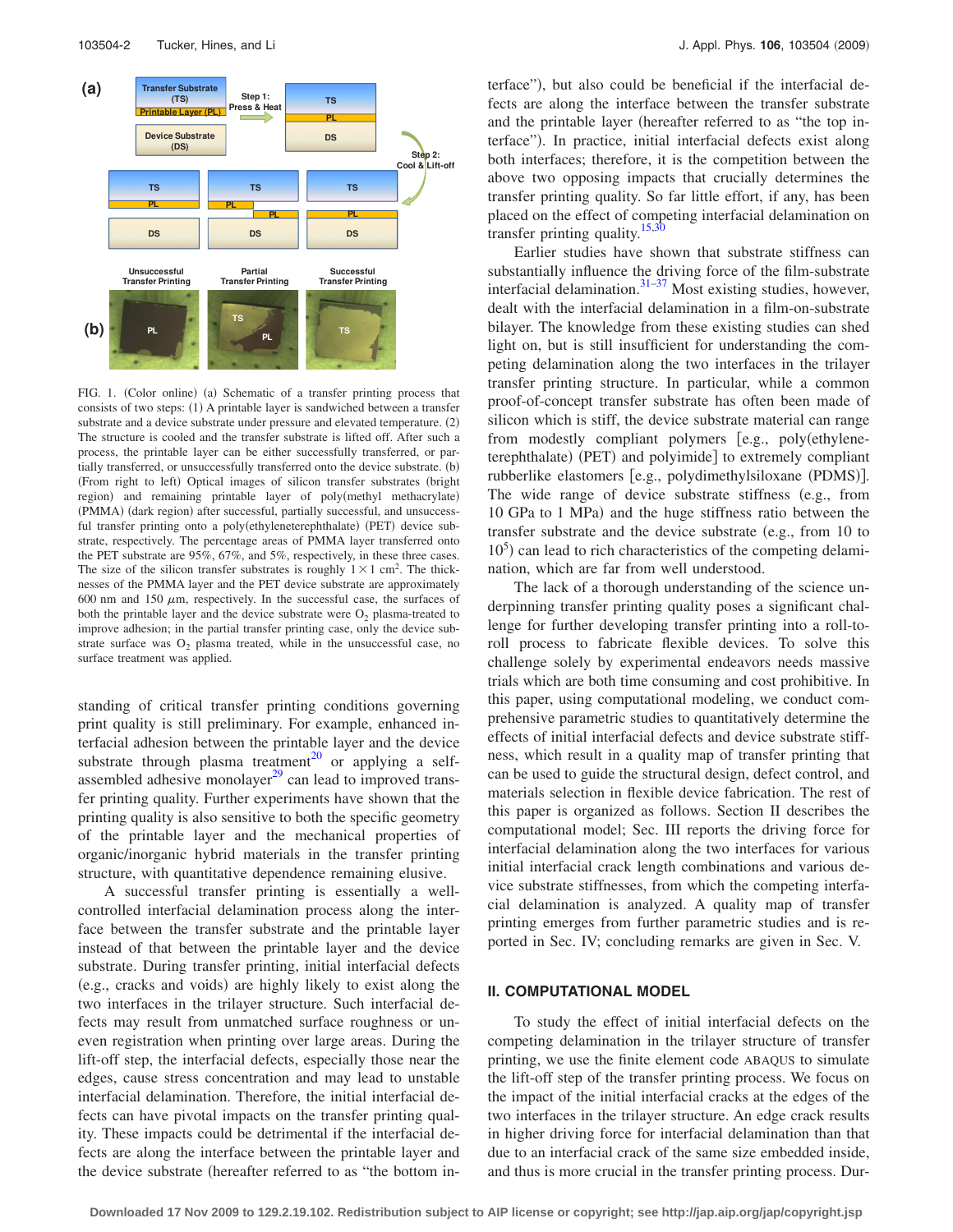ing lift-off, the mechanical separation causes opening displacement of both interfacial edge cracks. The driving force that causes the interfacial crack at the top interface (or bottom interface) to propagate is quantified by an energy release rate at the crack tip  $G_t$  (or  $G_b$ ). If the driving force for the top interfacial crack,  $G_t$ , is greater than the interfacial adhesion energy between the transfer substrate and the printable layer,  $G_t^c$ , delamination along the top interface occurs. Similarly, if  $G_b$  is greater than the interfacial adhesion energy between the printable layer and the device substrate,  $G_b^c$ , delamination along the bottom interface occurs. Given that, in practice, the lift-off step is not loading-controlled, the competing delamination is thus governed by the *differential* driving force for crack propagation along the two interfaces, rather than their absolute values. That is, for a given combination of the interfacial adhesion energies in a transfer printing structure (i.e.,  $G_t^c$  and  $G_b^c$ ), if

<span id="page-2-0"></span>
$$
G_t/G_b > G_t^c/G_b^c,\tag{1}
$$

the top interfacial crack will propagate and initiate the delamination along the top interface. Alternatively, if

$$
G_t/G_b < G_t^c/G_b^c,\tag{2}
$$

<span id="page-2-1"></span>the bottom interfacial crack will propagate and initiate the delamination along the bottom interface. In Eqs.  $(1)$  $(1)$  $(1)$  and  $(2)$  $(2)$  $(2)$ , the left-hand side denotes the external driving force for delamination, and the right-hand side represents the intrinsic material resistance of the transfer printing structure to delamination. As will be shown later, once a delamination starts to propagate along an interface, the driving force keeps increasing as the crack advances, leading to a steady delamination along that interface until final separation. Therefore, the transfer printing quality can be characterized by the differential driving force of interfacial delamination in the following way:

$$
G_t/G_b > G_t^c/G_b^c \rightarrow \text{successful transfer printing}
$$

and

$$
G_t/G_b < G_t^c/G_b^c \rightarrow \text{unsuccessful transfer printing}.
$$

For example, for a transfer printing structure with equal interfacial adhesion energies  $(G_t^c/G_b^c=1)$ , the transfer printing will be successful if  $G_t/G_b > 1$ , and otherwise unsuccessful if  $G_t/G_b \leq 1$ . In practice, a steady delamination along one interface could give its way to the fracture of the printable layer itself and the subsequent delamination along another interface, leading to the partial transfer printing. The fracture of the printable layer may result from the stress concentration near its own initial imperfections (e.g., microvoids and microcracks). The study of partially successful transfer printing is beyond the scope of this paper and will be further discussed in Sec. IV.

Figure  $2(a)$  $2(a)$  depicts the model used in the finite element simulations. We consider the transfer printing of a thin blanket printable layer; thus the trilayer structure is taken to deform under the plane strain conditions. In the finite element model, the thin printable layer is a film of thickness *h*, and both the transfer substrate and the device substrate are blocks of thickness 1000*h* and length 1000*h*. Interfacial cracks of

<span id="page-2-2"></span>

FIG. 2. (Color online) (a) Schematic of the computational model (not in scale). (b) Two limiting cases of interfacial cracks: one is beneficial for transfer printing  $(L_t/h \neq 0, L_b/h = 0)$ , and another is detrimental for transfer printing  $(L_b/h \neq 0, L_t/h = 0)$ .

length  $L_t$  and  $L_b$  are introduced at the left edge of the top and bottom interfaces in the trilayer structure, respectively. In simulations,  $L_t$  and  $L_b$  are varied to study the effect of the initial interfacial defect size. In a real transfer printing process, the thickness of the printable layer is about 100 nm, and that of the transfer substrate or device substrate is on the order of 100  $\mu$ m. The vertical displacement is set to be zero along the bottom surface of the device substrate and set to be *u* along the top surface of the transfer substrate. This simulates the lift-off step of the transfer printing process. The quantity  $\varepsilon = u/2001h$  will be called the applied strain. In a square region of  $2h \times 2h$  near the tip of each interfacial crack, both the film and the portion of the corresponding substrate are densely meshed into four-node quadrilateral plane strain elements with an average element size of about *h*/20. The film and the substrate portions outside of these two square regions are meshed with triangle plane strain elements of matching sizes near the regions and coarser elements far away from the regions to reduce the computation time.

The transfer substrate, the printable layer, and the device substrate are modeled as isotropic elastic solids, which can be characterized by their Young's modulus *E* and Poisson's ratio  $\nu$ . In the simulations, Young's modulus and Poisson's ratio of the transfer substrate are  $E_{TS} = 71$  GPa and  $v_{TS}$ = 0.16, respectively, and those of the printable layer are  $E_{PL}$ =78 GPa and  $v_{PL}$ =0.44, respectively. These values are representative of a silicon transfer substrate and a thin-film gold printable layer. The mechanical properties of the device substrate (i.e.,  $E_{DS}$  and  $V_{DS}$ ) are varied to study their effect on the transfer printing quality. In the simulations,  $E_{DS}$  $= 2.6$  GPa, 100 MPa, 10 MPa, 1 MPa and  $V_{DS} = 0.37, 0.5$ , 0.5, 0.5 are used, respectively. These values are representative of a stiff polymer (e.g., PET) and three types of elas-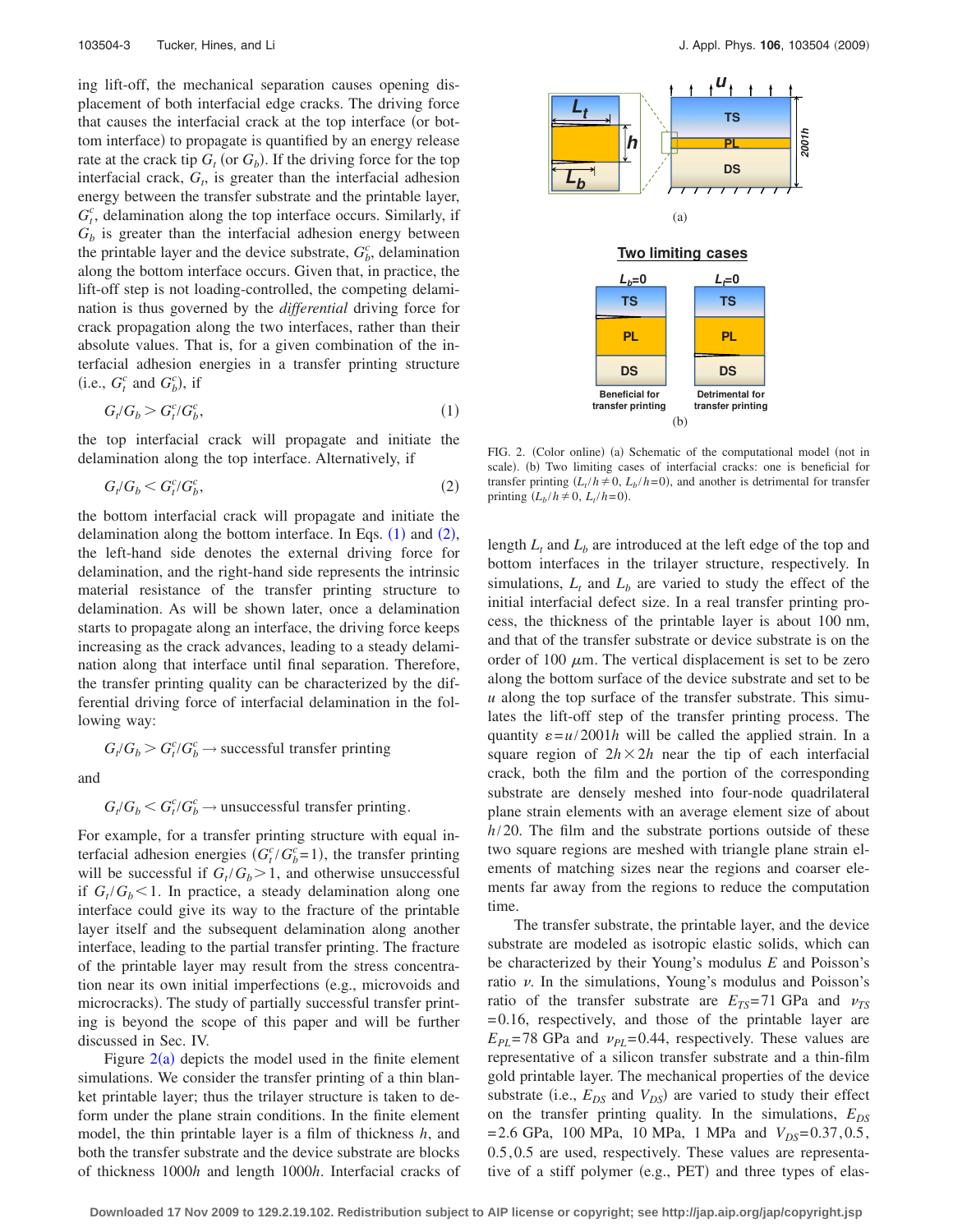<span id="page-3-0"></span>

FIG. 3. (Color online) Solid lines: normalized energy release rate  $G_b/E_{PL} \varepsilon^2 h$  of an edge crack at the bottom interface as a function of normalized crack length  $L_b/h$ , for various device substrate stiffnesses. No crack exists at the top interface, corresponding to the detrimental limiting case in Fig. [2;](#page-2-2) Dashed lines:  $G_t / E_{PL} \varepsilon^2 h$  as a function of  $L_t / h$  for an edge crack at the top interface, for various device substrate stiffness. No crack exists at the bottom interface, corresponding to the beneficial limiting case in Fig. [2.](#page-2-2)

tomers (e.g., PDMS) of decreasing stiffness, respectively. The energy release rates of the two interfacial cracks are calculated by the contour integral in the finite element code ABAQUS. In describing the simulation results, we will use the following dimensionless groups:  $G_t / E_{PL} \varepsilon^2 h$ ,  $G_b / E_{PL} \varepsilon^2 h$ ,  $G_t/G_b$ ,  $L_t/h$ , and  $L_b/h$ , which denote the normalized driving force of delamination along the top interface, the normalized driving force of delamination along the bottom interface, the differential driving force of delamination, the normalized length of the top interfacial crack, and the normalized length of the bottom interfacial crack, respectively.

#### **III. RESULTS**

We first consider two limiting cases, where an interfacial edge crack exists only at one of the two interfaces of a transfer printing structure, as illustrated in Fig.  $2(b)$  $2(b)$ .

Figure [3](#page-3-0) plots the normalized energy release rate  $G_b / E_{PL} \varepsilon^2 h$  (or  $G_t / E_{PL} \varepsilon^2 h$ ) of an edge crack along the bottom (or top) interface as a function of normalized crack length  $L_b/h$  (or  $L_t/h$ ) for various device substrate parameters. In the first case (solid lines), there is no delamination allowed at the top interface, that is,  $L_t / h = 0$  (the printable layer is forced to transfer print). In the second case (dashed lines), there is no delamination allowed at the bottom interface, that is,  $L_b/h=0$  (the printable layer is forced not to transfer print). In both cases, for given device substrate parameters (i.e.,  $E_{DS}$  and  $v_{DS}$ ), the energy release rate at the interfacial crack tip increases monotonically as the crack length increases and saturates when the crack length reaches a value several hundred times greater than the thickness of the printable layer. As the device substrate stiffness decreases, the energy release rate drops considerably. This can be understood as follows. For a given applied strain  $\varepsilon$  as defined in Fig. [2,](#page-2-2) the more compliant the device substrate  $(i.e., smaller E<sub>DS</sub>)$ , the more applied strain is accommodated by the bulk deformation of the device substrate, thus the smaller the resulting driving force for the interfacial crack propagation. A comparison between the two limiting cases shows that, if the device substrate is sufficiently stiff (e.g.,  $E_{DS}$  > 100 MPa), the difference between the energy release

rate of a top interfacial crack and that of a bottom interfacial crack of the same length is negligible. However, if the device substrate is compliant (e.g.,  $E_{DS} = 10 \text{ MPa}$  or 1 MPa), the energy release rate of a top interfacial crack is much smaller than that of a bottom interfacial crack of the same length when the crack is short [e.g.,  $L_t/h$  (or  $L_b/h$ ) < 20]. The difference diminishes and becomes negligible when the crack is significantly long [e.g.,  $L_t/h$  (or  $L_b/h$ ) > 100]. Such a trend can also be explained by the more deformation accommodated by the bulk device substrate as its stiffness decreases. For an extremely compliant device substrate (e.g.,  $E_{DS}$ )  $= 1$  MPa), most of the applied strain is accommodated by the bulk device substrate, while the tranfer substrate and the printable layer deform little, leading to an extremely small energy release rate of a short interfacial crack along the top interface.

We next consider the more realistic condition where the printable layer is allowed to simultaneously delaminate from both substrates. This allows competing interfacial delamination during lift-off by determining the driving force for the propagation of interfacial edge cracks of various lengths along the two interfaces in a transfer printing structure. Given the monotonic increase in the energy release rate of the interfacial cracks with increasing crack length (as shown in Fig.  $3$ ), we focus hereafter on the competing interfacial delamination at the early stage of lift-off (i.e., smaller  $L_b/h$ and  $L_t/h$  with values <40).

Figure [4](#page-4-0) plots the normalized energy release rates  $G_b/E_{PL} \varepsilon^2 h$  for an edge crack at the bottom interface and  $G_t / E_{PL} \varepsilon^2 h$  for an edge crack at the top interface as functions of the normalized bottom interfacial crack length  $L_b/h$  for various top interfacial crack lengths  $(L_t/h=4, 20, 40)$  and various device substrate parameters ( $E_{DS}$ =2.6 GPa, 100 MPa, 10 MPa, 1 MPa).

Take the case of  $E_{DS} = 2.6$  GPa as an example. For a given length of the edge crack at the top interface  $(e.g.,)$  $L_t/h = 20$ ), the energy release rate of the bottom interfacial crack  $G_b/E_{PL} \varepsilon^2 h$  remains nearly zero while that of the top interfacial crack  $G_t / E_{PL} \varepsilon^2 h$  remains nearly a constant if the length of the bottom interfacial crack is much smaller than that of the top interfacial crack (i.e.,  $L_b / h \ll L_t / h$ ). As the lengths of the two interfacial cracks become comparable (i.e.,  $L_b / h \approx L_t / h$ ), the energy release rate of the bottom interfacial crack rapidly ramps up while that of the top interfacial crack abruptly drops down. When the bottom interfacial crack becomes slightly longer than the top interfacial crack (i.e.,  $L_b/h > L_t/h$ ), the energy release rate of the top interfacial crack becomes negligible while that of the bottom interfacial crack converges into the curve corresponding to  $E_{DS}$ = 2.6 GPa in Fig. [3,](#page-3-0) no matter how long the top interfacial crack is. As the device substrate becomes more compliant (decreasing  $E_{DS}$ ), the overall level of the energy release rates for both interfacial cracks decreases for a given applied strain  $\varepsilon$ , and the ramping up of  $G_b / E_{PL} \varepsilon^2 h$  and the dropping down of  $G_t / E_{PL} \varepsilon^2 h$  as  $L_b / h$  increases also become more gradual. The indication of the results shown in Fig. [4](#page-4-0) on the transfer printing quality will be further elaborated in Fig. [6.](#page-4-1)

To further elucidate the interplay between the two interfacial cracks shown in Fig. [4,](#page-4-0) Fig. [5](#page-4-2) plots the von Mises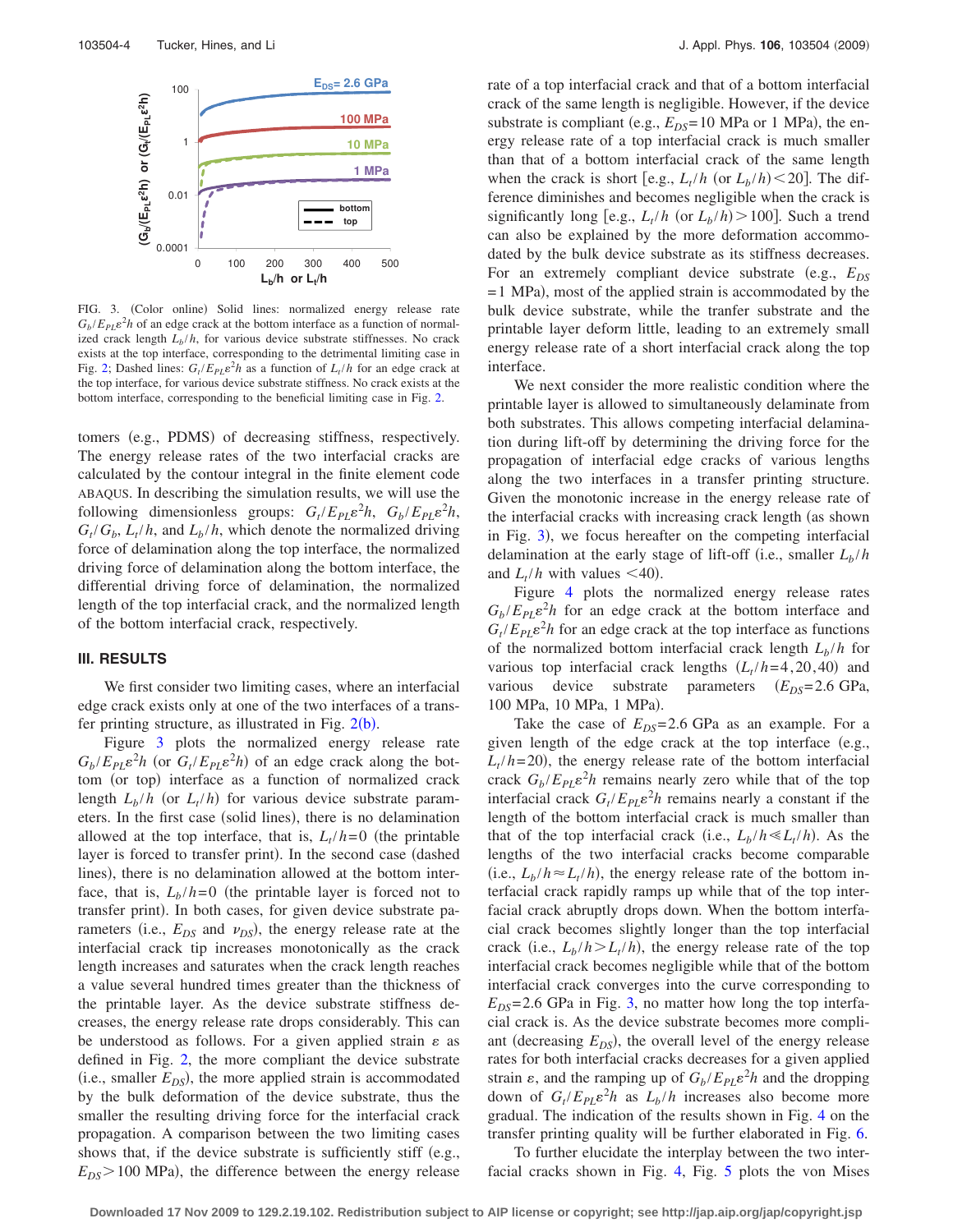<span id="page-4-0"></span>

FIG. 4. (Color online) Normalized energy release rates  $G_b/E_{PL}e^2h$  of an edge crack at the bottom interface and  $G_t/E_{PL}e^2h$  of an edge crack at the top interface as functions of the normalized bottom interfacial crack length  $L_b/h$  for various top interfacial crack lengths  $L_f/h$  and device substrate stiffness  $E_{DS}$ .

stress field near the interfacial cracks for various crack length combinations (i.e.,  $L_t / h = 20$  and  $L_b / h = 4, 8, 12, 16, 20$ ), under the same applied strain. Here  $E_{DS}$ =2.6 GPa (correspond-ing to the green lines in the leftmost plot of Fig. [4](#page-4-0)). The color shades in Fig. [5](#page-4-2) represent the stress levels. For example, the uniform blue regions in the wake of the interfacial cracks indicate nearly zero stress level due to the free surface of the interfacial cracks. By contrast, the sharp transition from blue to red near the interfacial crack tip indicates significant stress concentration. As shown in Fig. [5,](#page-4-2) if  $L_h/h \ll L_t/h$ , the stress concentration only occurs near the tip of the top interfacial crack, while the low stress level near the tip of the bottom interfacial crack is comparable to that in the bulk substrates. As  $L_b/h$  increases (but is still smaller than  $L_t/h$ ), the stress fields near the two crack tips remain approximately unchanged due to the shielding effect of the long top interfacial crack. When  $L_b/h = L_t/h$ , stress concentration occurs at both crack tips. If  $L_b/h \ge L_t/h$  (not shown in Fig. [5](#page-4-2)), the top interfacial crack, in turn, is shielded by the longer bottom interfacial crack, leading to high stress concentration near the bottom crack tip but low stress level near the top crack tip.

<span id="page-4-2"></span>

FIG. 5. (Color online) von Mises stress field near the interfacial cracks for various crack length combinations. Here  $E_{DS} = 2.6$  GPa,  $L_t/h = 20$ . Color shades: red indicates high stress level and blue indicates low stress level. When  $L_b/h \le L_t/h$ , the high stress concentration near the tip of the top interfacial crack remains approximately unchanged, while the stress level near the tip of the bottom interfacial crack is low. When  $L_b/h = L_t/h$ , stress concentration occurs at both crack tips. Note the maximum shielding effect of the top interfacial crack to the bottom interfacial crack when  $L_b/h = 16$ .

Since the energy release rate scales with the square of the overall stress level near the crack tip, the trends in  $G_b / E_{PL} \varepsilon^2 h$  and  $G_t / E_{PL} \varepsilon^2 h$  as  $L_b / h$  and  $L_t / h$  vary, as shown in Fig. [4,](#page-4-0) can be readily understood.

#### **IV. DISCUSSION**

As described above, the transfer printing quality can be characterized by the differential driving force of interfacial delamination  $G_t/G_b$ , which can be deduced from the simula-tion results in Fig. [4.](#page-4-0) For example, Fig. [6](#page-4-1) plots  $G_t/G_b$  as a function of  $L_b/h$  (with  $L_t/h = 20$ , i.e., all green lines in Fig. [4](#page-4-0)) for various device substrate parameters. For a given combination of interfacial crack lengths (i.e.,  $L_b/h$  and  $L_t/h$ ), the differential driving force of interfacial delamination increases as the device substrate stiffness increases. The physical significance of Fig. [6](#page-4-1) can be further explained as follows.

Take the case of equal interfacial adhesion energies  $(G_t^c/G_b^c=1)$  as an example. The  $G_t/G_b-L_b/h$  curve for  $E_{DS}$ = 2.6 GPa crosses the line of  $G_t/G_b=1$  at  $L_b/h=18.9$ . [The spike in the  $G_t/G_b - L_b/h$  curve for  $E_{DS} = 2.6$  GPa occurs at  $L_b/h = 16$ , where the shielding of the long top interfacial crack to the bottom one maximizes, resulting in a much smaller  $G_b$ . This is evident in Fig. [5](#page-4-2) which clearly shows the much reduced stress level near the tip of the bottom interfacial crack when  $L_b/h = 16$ , while the stress concentration near

<span id="page-4-1"></span>

FIG. 6. (Color online)  $G_t/G_b$  as a function of  $L_b/h$  for various device substrates. Here  $L_1/h = 20$ . The dashed line denotes the case of equal interfacial adhesion energy  $G_t^c/G_b^c = 1$ .

**Downloaded 17 Nov 2009 to 129.2.19.102. Redistribution subject to AIP license or copyright; see http://jap.aip.org/jap/copyright.jsp**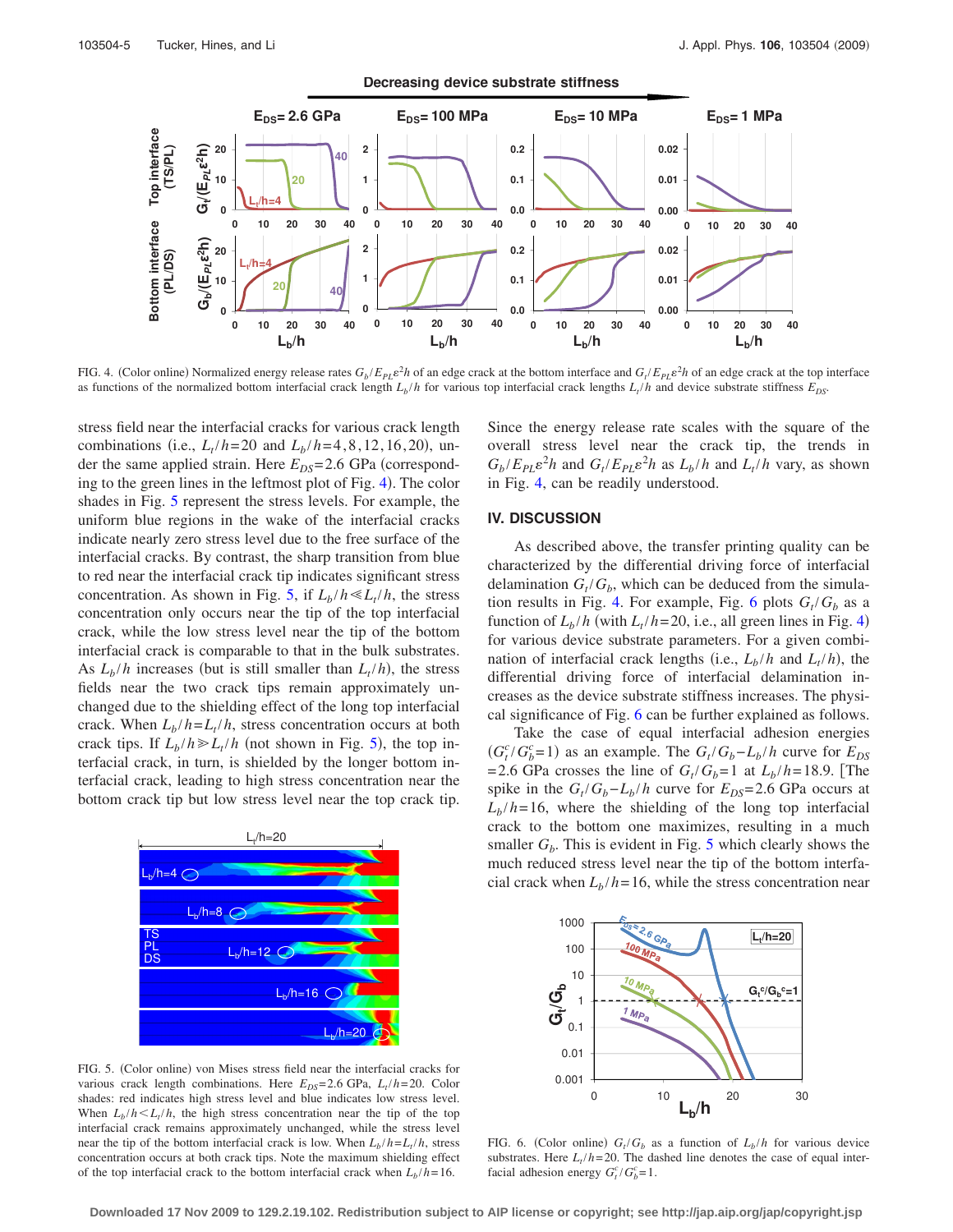<span id="page-5-0"></span>

FIG. 7. (Color online) A quality map of transfer printing. Each curve defines a boundary line in the space of  $L_b/h$  and  $L_t/h$ , for a given  $E_{DS}$  and  $G_t^c/G_b^c$ , below which transfer printing is expected to be successful and otherwise unsuccessful.

the tip of the top crack remains roughly unchanged as  $L_b/h$ varies. Further simulations reveal that such a spike only exists when a stiff device substrate  $(e.g.,  $E_{DS} = 2.6$  GPa) is used.$ For compliant device substrates (e.g.,  $E_{DS} = 100 \text{ MPa}$ , 10 MPa, 1 MPa),  $G_t/G_b$  decreases monotonically as  $L_b/h$ increases.] That is, for a given edge crack of length 20*h* along the top interface, there is a critical length of an edge crack along the bottom interface  $L_b^c = 18.9h$ , shorter than which transfer printing is successful (i.e.,  $G_t/G_b > G_t^c/G_b^c$ ) and longer than which transfer printing is unsuccessful (i.e.,  $G_t/G_b < G_t^c/G_b^c$ ). Similarly, for device substrates of intermediate stiffness,  $E_{DS} = 100 \text{ MPa}$  and 10 MPa, the transition from successful to unsuccessful transfer printing occurs at  $L_b^c = 15.3h$  and 8.5*h* respectively. Furthermore, on a very compliant device substrate ( $E_{DS}$ =1 MPa), transfer printing cannot be successful if the interfacial adhesion energies are equal and an edge crack of length 20*h* exists at the top interface.

In practice, the interfacial adhesion of the top and the bottom interfaces can be considerably different (e.g., plasma treatment of the bottom interface can lead to significant decrease in  $G_t^c/G_b^c$ ). The values of  $L_b^c$  in those cases can be determined from Fig. [6](#page-4-1) in the similar manner. For example, for  $E_{DS} = 10 \text{ MPa}$ ,  $L_b^c$  increases from 8.5*h* to 14.8*h* if  $G_t^c/G_b^c$ decreases from 1 to 0.1; that is, an enhanced interfacial adhesion along the bottom interface results in a transfer printing process that is more tolerant of the defects at the bottom interface. The enhanced interfacial adhesion along the bottom interface (e.g.,  $G_t^c/G_b^c = 0.1$ ) also allows successful transfer printing on a very compliant substrate  $(E_{DS} = 1 \text{ MPa})$ .

Progressing beyond Fig. [6](#page-4-1) which illustrates a quantita-

tive approach to determine the transfer printing quality, a comprehensive parametric study can be undertaken to define a *quality map* of transfer printing in the space spanned by device substrate stiffness, interfacial crack lengths, and interfacial adhesion energies of the two interfaces in a transfer printing structure. Such a quality map is depicted in Fig. [7.](#page-5-0)

For a given plot in Fig. [7](#page-5-0) (i.e., a specific device substrate stiffness  $E_{DS}$ ), each line corresponds to an order of magnitude change in the differential adhesion (ratio of the interfacial adhesion energies of the two interfaces  $G_t^c/G_b^c$ ). Each line constitutes a boundary between which the transfer printing is expected to be either successful (below a line) or unsuccessful (above a line). That is, for a given top interfacial crack of length  $L_t/h$ , the boundary line defines a critical length of the bottom interfacial crack, smaller than which the interfacial delamination will propagate along the top interface, leading to a successful transfer printing process. Such a critical length increases as  $G_t^c/G_b^c$  decreases, that is, as the interfacial adhesion of the bottom interface becomes relatively stronger than that of the top interface, the transfer printing process is more tolerant of the defects at the bottom interface. When comparing various device substrate cases, for a given  $G_t^c/G_b^c$ , the successful transfer printing region defined by the boundary line in the space of  $L_b/h - L_t/h$  becomes smaller as  $E_{DS}$  decreases. Therefore, a more compliant device substrate is less tolerant of the defect along the interface between the printable layer and the device substrate. Conceptually, it can be noted that, for a stiffer device substrate, large changes in the differential adhesion do not affect the ability to successfully transfer print as much as do changes in the interfacial crack lengths. This is evident by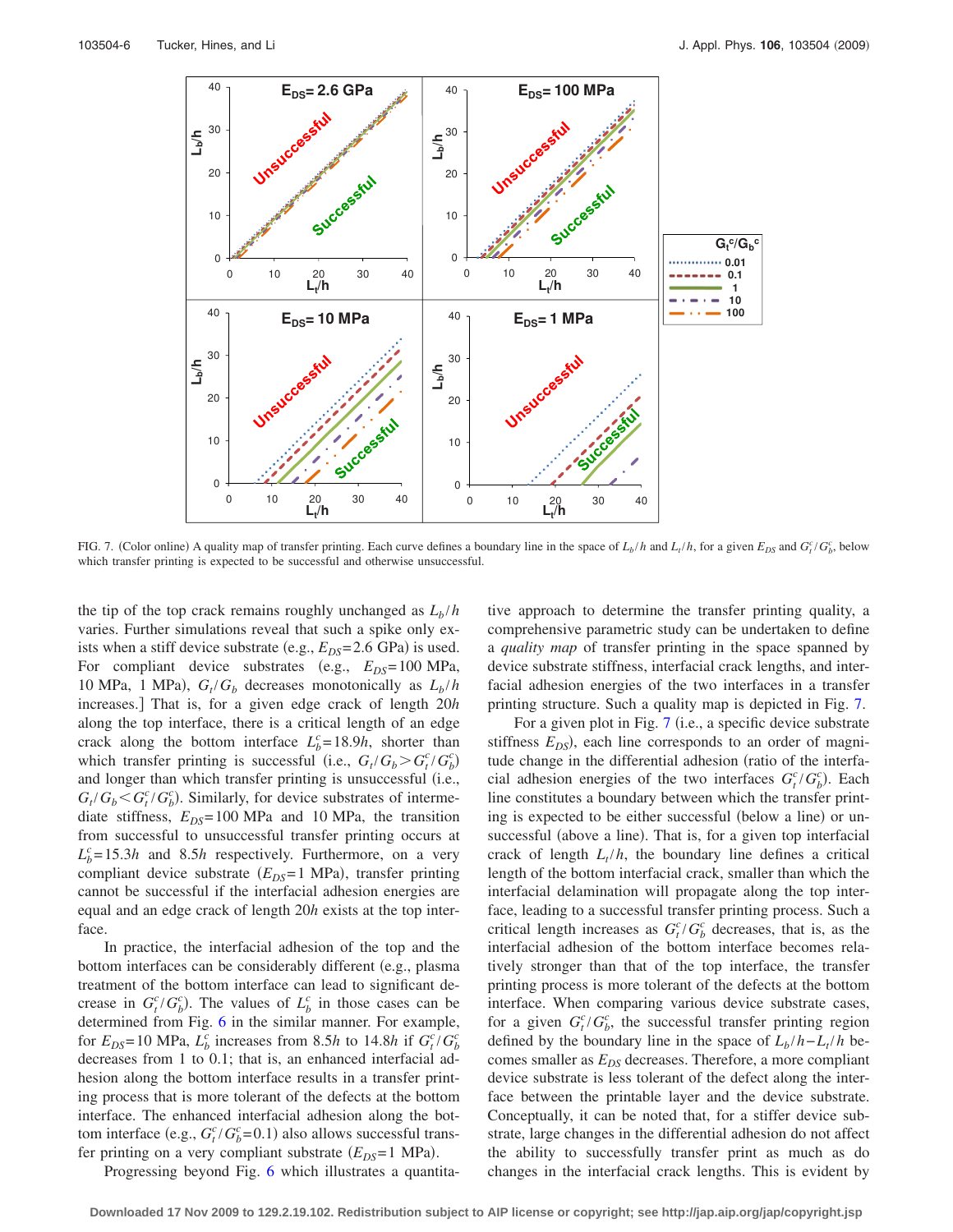the small separation between the boundary lines in the plot for  $E_{DS}$ =2.6 GPa. As the device substrate becomes more compliant, not only does successful transfer printing becomes harder (lines shifted to larger values of  $L_t / h$ ) but also changes in the differential adhesion more strongly affect the ability to successfully transfer print the printable layer onto the device substrate. For a very compliant device substrate  $(E_{DS} = 1$  MPa), even with an adhesion to the device substrate 100 times greater than the adhesion to the transfer substrate  $(G_t^c/G_b^c = 0.01)$ , transfer printing will not be successful without an initial top interface crack length of at least 14*h*.

The significance and implication of the quality map of transfer printing depicted in Fig. [7](#page-5-0) can be further delineated as follows.

(1) The transfer printing quality is determined not only by the relative interfacial adhesion  $G_t^c/G_b^c$  in the trilayer *transfer printing structure but also by the defects (e.g., cracks) along the two interfaces*. In certain cases, the transfer printing quality could even be dominated by the interplay between the interfacial defects. For example, for a stiff device substrate (e.g.,  $E_{DS}$ =2.6 GPa), all boundary lines, ranging from  $G_t^c/G_b^c = 0.01$  to 100, are close to each other. In other words, even a huge difference in the relative interfacial adhesion leads to an insignificant change in the transfer printing quality. In contrast, the quality of transfer printing is rather dominated by the relative length of the interfacial cracks, when a stiff device substrate is used.

(2) Transfer printing onto a compliant device substrate *is more challenging than onto a stiff device substrate*. This is evident as the decreasing successful transfer printing region in the space of  $L_b/h$  and  $L_t/h$  as the device substrate becomes more compliant, as shown in Fig. [7.](#page-5-0) Such a prediction in general agrees with the experimental observations.<sup>16</sup> Also evident in Fig. [7](#page-5-0) is that, for more compliant device substrates, the transfer printing quality can be more tailored by improving the interfacial adhesion along the bottom interface or worsening that along the top interface, as indicated by the increasing spacing between the boundary lines in the space of  $L_b/h$  and  $L_t/h$  for various  $G_t^c/G_b^c$ .

(3) Transfer printing quality can be enhanced by con*trolling the interfacial defects*. All the boundary lines in Fig. [7](#page-5-0) show a monotonic increase trend in the space of  $L_b/h$ *−L<sub>t</sub>* /*h*, which suggests a practical strategy to improve the transfer printing quality by introducing initial defects along the top interface of a transfer printing structure. This can be achieved by controlled surface treatment of the transfer substrate in the regions to be registered to the edges of the printable layers. Figure [7](#page-5-0) offers a quantitative guideline for the size of the top interfacial crack to be introduced to achieve a certain tolerance of the natural interfacial defects along the bottom interface in a transfer printing process. Alternatively, transfer printing quality can also be improved by reducing the size of possible interfacial defects along the bottom interface (e.g., via minimizing the surface roughness of the device substrate). In this regard, Fig. [7](#page-5-0) sheds light on the desired device substrate surface roughness to control the interfacial crack size along the bottom interface. To the best of our knowledge, the above suggested strategies have not yet been experimentally explored in a systematic manner, and thus open up new pathways to enhance transfer printing quality.

The simulation model reported in this paper focuses on the lift-off step in a transfer printing process. In practice, the first step of transfer printing involves a heat-up/cool-down thermal cycle, which can potentially result in residual thermal stress in the transfer printing structure. More specifically, given the higher coefficients of thermal expansion for the polymer/elastomer materials  $(100 \text{ s} \times 10^{-6} / \text{°C}$ , i.e., device substrates) than those for metals and silicon  $(\sim 10$  $× 10^{-6}$ / °C, i.e., printable layers and transfer substrates), it is expected that the thermal mismatch stress along the bottom interface (with the printable layer in compression and the transfer substrate near the interface in tension) will be higher than that along the top interface. Such a higher thermal mismatch stress may lead to a larger driving force for the interfacial delamination along the bottom interface. Therefore, the residual thermal stress is expected to be detrimental for the transfer printing process. Nonetheless, such a negative impact is rather limited given the modest temperature range of the thermal cycle (e.g.,  $\sim$  100 °C). Above said, the present study may slightly overestimate the transfer printing quality. In our model, we assume the plain strain deformation of the transfer printing structure during the lift-off. This assumption is reasonable if the feature size of the printable layer (i.e., width and length) is much larger than its thickness, which is generally justified. In practice, the transfer printing of small features with sharp corners (e.g., islands and vias) is also desirable. During the lift-off, the sharp corners cause higher stress concentration and may initiate the interfacial delamination in either or both interfaces. Studying the effect of the sharp corners of the printable layers on transfer printing quality requires simulations of the competing interfacial delamination in three dimensions, thus is not yet considered in the present model. In real transfer printing processes, it is also possible to have the printable layer partially transferred onto the device substrate [e.g., Fig.  $1(b)$  $1(b)$ ]. Partial transfer printing may result from the initial defects (e.g., microvoids, microcracks, and nonuniform thickness) in the printable layer or pre-existing interfacial defects of abnormal sizes that can abruptly change the competing physics of the interfacial delamination. Further investigation on the impact of the abovementioned issues is necessary to reach a thorough understanding of the mechanisms underpinning transfer printing quality, which will be reported elsewhere in the future.

#### **V. CONCLUDING REMARKS**

This paper aims to explore the science underpinning the transfer printing process and thus identify the mechanisms governing transfer printing quality, through comprehensive computational modeling. The outcomes of this study define a quality map of transfer printing in the space spanned by the critical mechanical properties and geometrical parameters in a transfer printing structure. Some major findings emerging from the quality map are recapped as follows:

(1) While the existing understanding of transfer printing mainly relies on the differential interfacial adhesion,  $16$  the